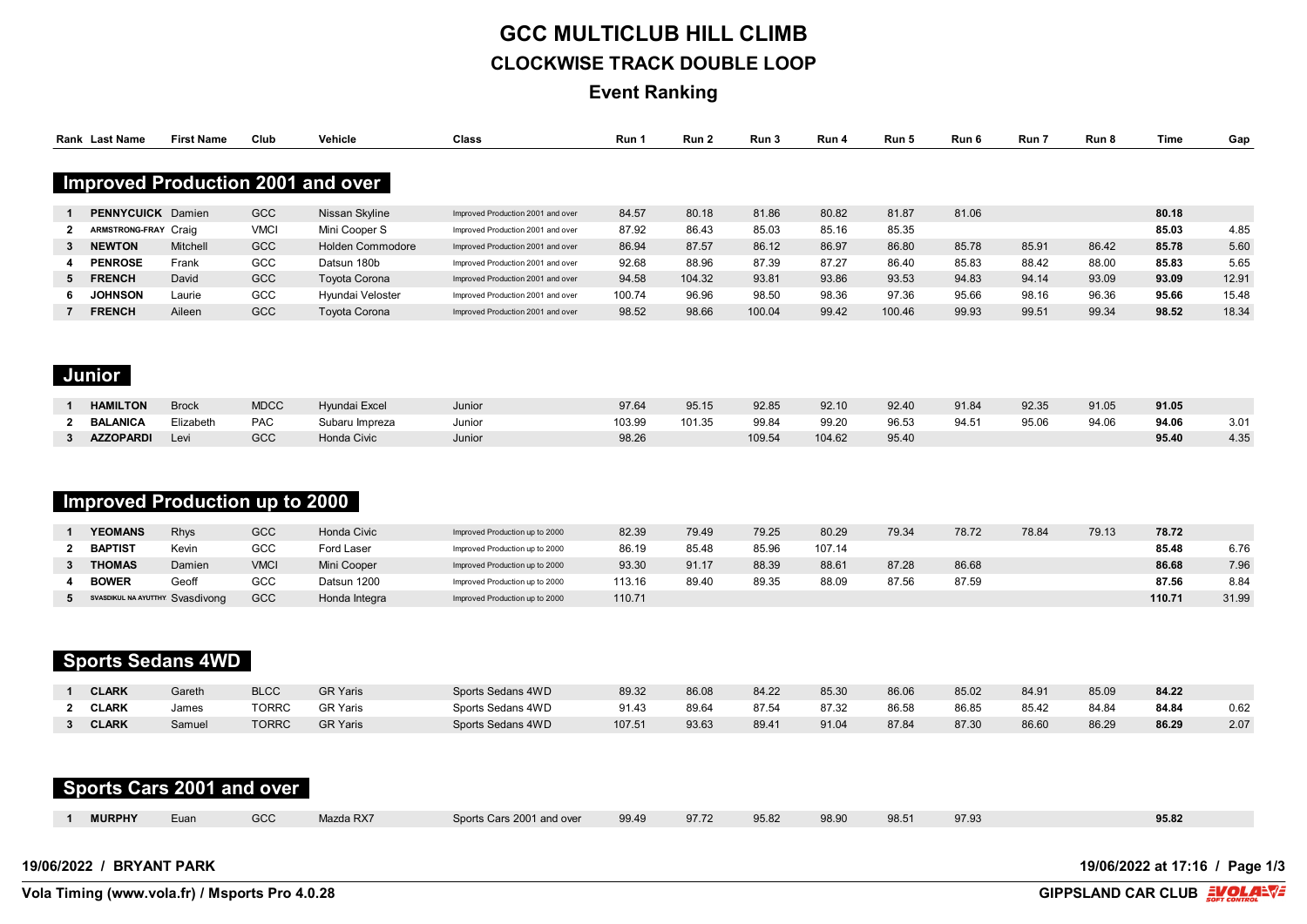# **GCC MULTICLUB HILL CLIMB CLOCKWISE TRACK DOUBLE LOOP**

**Event Ranking**

| <b>Rank Last Name</b>       | <b>First Name</b> | Club       | Vehicle                 | Class                       | Run 1 | Run 2 | Run 3 | Run 4 | Run 5 | Run 6 | Run 7 | Run 8 | Time  | Gap  |
|-----------------------------|-------------------|------------|-------------------------|-----------------------------|-------|-------|-------|-------|-------|-------|-------|-------|-------|------|
| Sports Sedans 2001 and over |                   |            |                         |                             |       |       |       |       |       |       |       |       |       |      |
| <b>DUNCAN</b>               | Robert            | <b>GCC</b> | <b>Holden Commodore</b> | Sports Sedans 2001 and over | 84.27 | 83.35 | 83.91 | 85.44 | 83.92 | 83.81 | 83.77 | 83.68 | 83.35 |      |
| <b>MAHY</b>                 | John              | GCC        | <b>Holden Commodore</b> | Sports Sedans 2001 and over | 85.07 | 84.33 | 84.34 | 84.48 | 84.29 | 84.24 | 84.16 | 83.96 | 83.96 | 0.61 |

#### **Production Sports Cars up to 2000**

| <b>VELLA</b>   | Sei      | GCC           | Mazda MX5           | Production Sports Cars up to 2000 | 87.50  | 83.7' | 101.38 | 87.04 | 82.77 | 82.60 | 82.55 | 81.76 | 81.76 |       |
|----------------|----------|---------------|---------------------|-----------------------------------|--------|-------|--------|-------|-------|-------|-------|-------|-------|-------|
| <b>SPEIGHT</b> | lan      | GCC           | Mazda MX5           | Production Sports Cars up to 2000 | 84.00  | 83.78 |        | 83.24 | 83.59 | 82.73 | 82.42 | 82.63 | 82.42 | 0.66  |
| 3 MAUD         | lan      | GCC           | Fiat X1/9           | Production Sports Cars up to 2000 | 86.55  | 84.71 |        |       |       |       |       |       | 84.71 | 2.95  |
| <b>READ</b>    | John     | <b>MMCVTI</b> | Mazda MX5           | Production Sports Cars up to 2000 | 89.02  | 87.69 | 88.25  | 88.47 | 86.30 | 87.08 |       |       | 86.30 | 4.54  |
| 5 BANKS        | Stephen  | GCC           | Mazda MX5           | Production Sports Cars up to 2000 | 90.37  | 88.37 | 90.46  | 88.74 | 88.52 | 88.76 |       |       | 88.37 | 6.61  |
| <b>VELLA</b>   | Raymond  | GCC           | Mazda MX5           | Production Sports Cars up to 2000 | 94.74  | 92.38 | 95.33  | 95.71 | 92.96 | 94.33 |       |       | 92.38 | 10.62 |
| <b>GEARING</b> | Beniamin | <b>MGCCV</b>  | <b>MG MGF</b>       | Production Sports Cars up to 2000 | 93.30  | 92.44 |        |       |       |       |       |       | 92.44 | 10.68 |
| <b>MAYZE</b>   | lan      | GCC           | <b>MGB Roadster</b> | Production Sports Cars up to 2000 | 100.13 | 93.55 | 92.90  | 93.83 | 92.95 | 92.47 | 92.56 | 92.62 | 92.47 | 10.71 |

## **Clubman Sports Cars up to 1600**

| <b>BUFFINTON</b> | Steven | GCC | Westfield Clubman | Clubman Sports Cars up to 1600 | 82.72 | 79.77 | 81.09 | 81.21 | 79.75 | 83.25 | 83.20 | 81.68 | 79.75 |  |
|------------------|--------|-----|-------------------|--------------------------------|-------|-------|-------|-------|-------|-------|-------|-------|-------|--|
| <b>NEWITT</b>    | Colin  | GCC | Locost Clubman    | Clubman Sports Cars up to 1600 | 86.27 | 83.17 | 82.00 | 83.41 | 80.89 | 81.24 |       |       | 80.89 |  |

## **Production Sports Cars 2001 and over**

| <b>THORBECKE</b> Lex | GCC | Toyota Celica | Production Sports Cars 2001 and over | 99.23 | 99.17 | 98.74 | 97.47 | 96.66 | 99.02 | 96.66 |
|----------------------|-----|---------------|--------------------------------------|-------|-------|-------|-------|-------|-------|-------|

### **Sports Sedans up to 2000**

| <b>MCIVOR</b><br>84.70<br>Ford Escort<br>85.69<br>84.70<br>Sports Sedans up to 2000<br>89.13<br>84.85<br>GCC<br>84.96<br>84.94<br>Garry |  |
|-----------------------------------------------------------------------------------------------------------------------------------------|--|
|-----------------------------------------------------------------------------------------------------------------------------------------|--|

#### **Historic Group N 2001 and over**

| KOGGE | Larry | GCC | <b>Holden Torana</b><br>. | o N 2001 and over<br>. | 82.84 | 83.51 | 34.04<br>01.01 | 82.34 | 82.15 | 81.81 |
|-------|-------|-----|---------------------------|------------------------|-------|-------|----------------|-------|-------|-------|

**19/06/2022 / BRYANT PARK 19/06/2022 at 17:16 / Page 2/3**

**Vola Timing (www.vola.fr) / Msports Pro 4.0.28** 

**GIPPSLAND CAR CLUB EVOLAL**